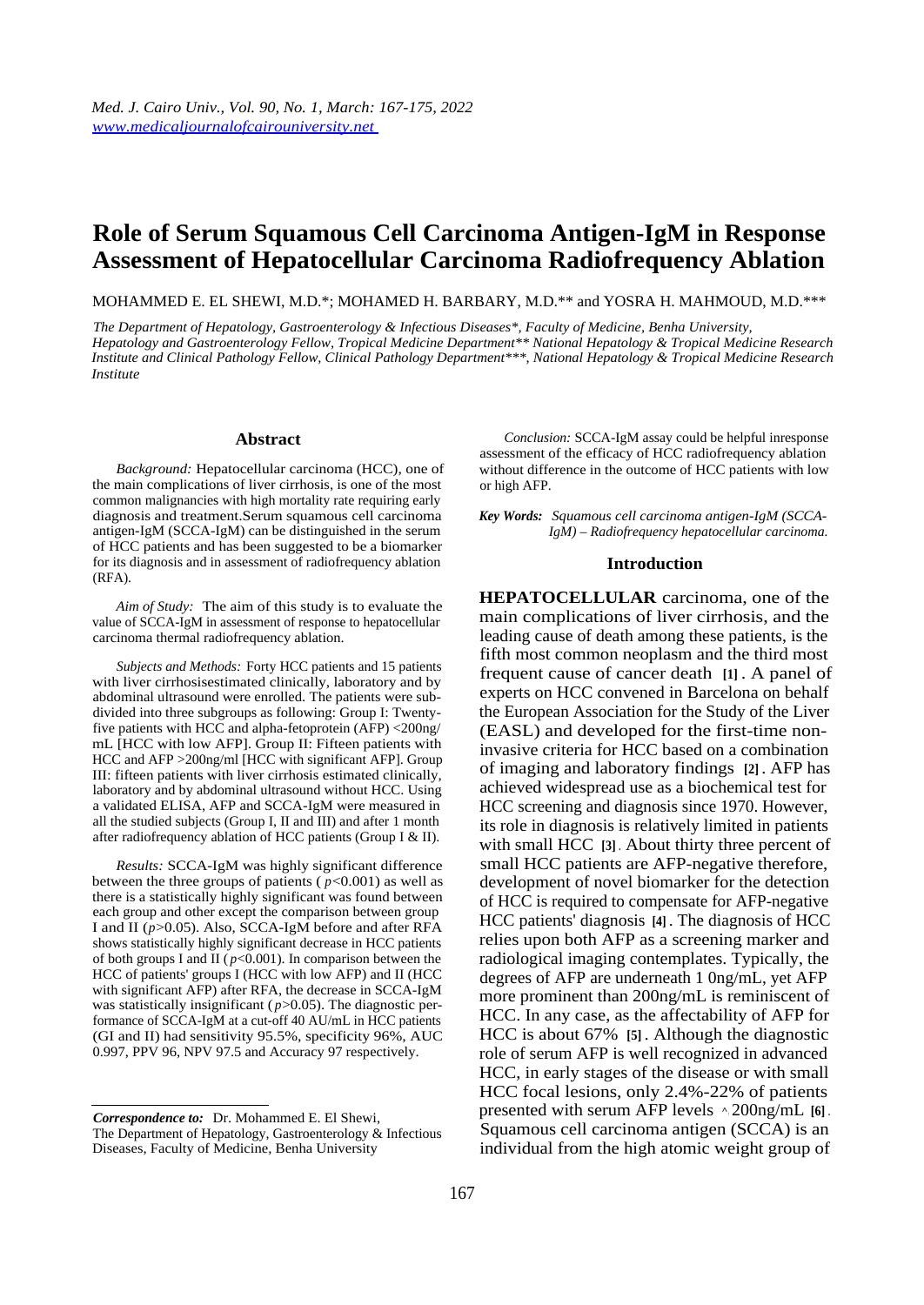serine protease inhibitors named serpins. They are physiologically found in the granular layers of ordinary squamous epithelium but on the other hand are seen as regularly communicated by neoplastic cells of epithelial birthplace in various diseases **[7]** . Over expression of SCCA variations (SCCA1 and SCCA2) has been accounted for in all precisely resected HCC examples yet in none of the ordinary control livers as recognized by immunohistochemistry **[8]** . Both SCCA isoforms SCCA1 and SCCA2 protect neoplastic cells from apoptotic death induced by several kinds of stimuli, and in vivo experiments had demonstrated that SCCA1 can promote tumor growth **[9]** . Also, both SCCA1 and 2 are undetectable in normal hepatocytes, but their expression progressively increases from chronic liver disease to dysplastic nodules and HCC **[8]** . IgM immune complexes can be distinguished in the serum of HCC patients as revealed for SCCA; and the evaluation of SCCA-IgM insusceptible buildings has permitted a higher analytic presentation than the assurance of the free, not complex one **[10]** . Cagnin and his colleagueshad suggested a potential use of serum SCCA-IgM as prognostic tool in patients diagnosed with liver cirrhosis patients with HCC **[11]** . The objective of this study is to summarize the role of SCCA-IgM as a tool to monitor hepatocellular carcinoma evolution and response to RFA treatment in cirrhotic patients.

## **Subjects and Methods**

After approval of Ethical and Research committee in Benha Faculty of Medicine and National Hepatology & Tropical Medicine Research Institute. Fifty-five patients were enrolled from patients attending to Department of Hepatology and Gastroenterology and Infectious diseases in Benha University Hospitals and National Hepatology & Tropical Medicine Research Institute at the period from December 2018 January to 2020. The patients were sub-divided into three subgroups as following: Group I: Twenty-five patients with hepatocellular carcinoma (HCC) and alpha-fetoprotein (AFP) <200ng/mL [HCC with low AFP]. Group II: Fifteen patients with HCC and AFP >200ng/ml [HCC with significant AFP]. Group III: Fifteen patients with liver cirrhosis estimated clinically, laboratory and by abdominal ultrasound without HCC.

### *Inclusion criteria:*

- Age > 18 years old, both genders included; males and females.
- Patients with liver cirrhosis estimated clinically, laboratory and by ultrasound.
- Patients with hepatocellular carcinoma diagnosed by imaging techniques obtained by ultrasound with multiphasic CT or dynamic contrastenhanced MRI suggesting the typical vascular pattern of HCC lesions which is characterized by hyper-enhancement in the arterial phase which is followed by contrast wash-out in the venous phase. These characteristics (wash-in and washout) are caused by the relative difference of contrast media due to differences in arterial and portal venous blood supply of HCC lesions and normal liver tissue **[12]** .
- Platelet count  $>50000c/\text{mm}^3$  and Prothrombin conc. >50% in HCC patients.
- Medical consent.

### *Exclusion criteria:*

- Patients with malignancies other than HCC.
- HCC metastasis or abdominal lymph node infiltration.
- Portal vein thrombosis.
- Tumors located within 1cm of the liver hilum, gall bladder or common bile duct.
- Tumors in the dome of the liver may be unreachable percutaneously.
- Patients with Child-Pugh class C.
- Patients with comorbidities e.g., cardiac, renal ... etc.
- Patients with other disease may increase SCCA-IgM as: Patients with psoriasis, allergic rhinitis, patients with atopic dermatitis.
- Uncooperative patients or refused the consent.

*All participants were subjected to the following:* 

- History taking: Personal data, past and present disease history.
- General and local examination: With stress to signs of liver disease in abdominal examination including pallor, jaundice, ecchymosis, lower limb edema, ascites, spleen and liver size.
- Laboratory investigation: Complete blood count (CBC), liver tests (ALT, AST), serum bilirubin, albumin, PT and PC, and INR, kidney function tests (serum urea and creatinine).
- Imaging: Abdominal US, contrast enhanced CT ± dynamic MRI.
- Determination of AFP by ELISA.
- Levels of serum SCCA-IgM complexes were determined with a validated commerciallyavailable ELISA kit (Hepa-IC, Xeptagen, Venice, Italy), used according to manufacturer's instructions. The amount of SCCA-IgM was expressed in arbitrary units per milliliter (AU/mL). N.B.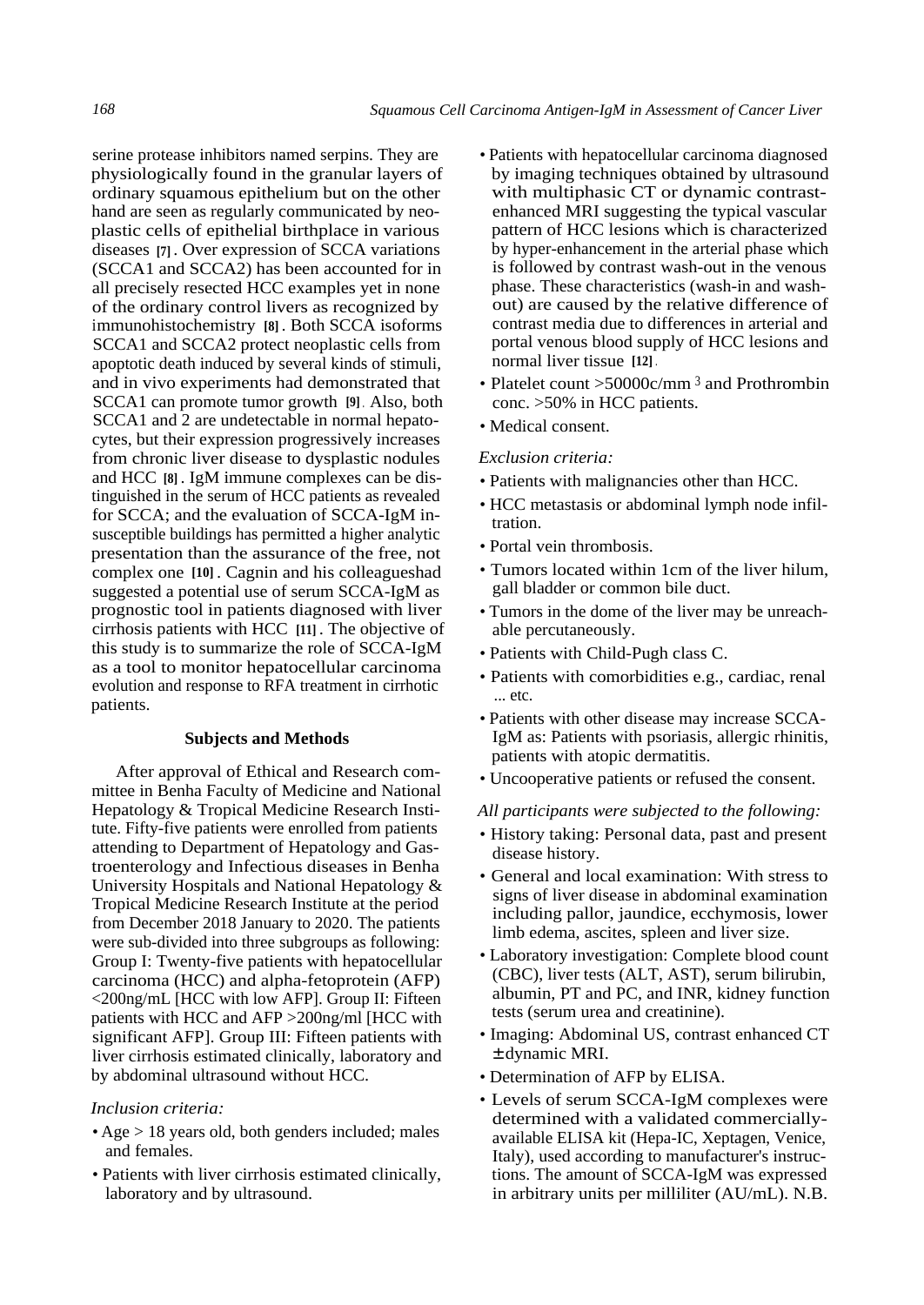arbitrary unit is a relative unit of measurement to show the ratio of amount of substance, intensity, or other quantities, to a predetermined reference measurement. Also termed procedure defined unit (p.d.u) which does not specify the unit for the kind-of-quantity in question. Although it may appear to be a well-defined unit, the concept contains a heterogeneous group of arbitrary and proprietary unit.

The reference measurement is typically defined by the local laboratories or dependent on individual measurement apparatus **[13]** .

• Radiofrequency (RF) is performed to HCC patients (Gr I and Gr II) strictly with the aid of imaging using ultrasound. RF electrical current was used asasource of clinical hyperthermic tumor ablation. these energies are applied using interstitial devices that are essentially needlelike in form for 3-5 minutes.

*Percutaneous RF Ablation Procedures:* Treatment was performed with the patient under conscious sedation and analgesia induced by the administration of diazepam 10-20mg (Neuril; Nile) or propofol (Deprivan) intravenously. All ablation procedures were performed under local anesthesia with 1% lidocaine. Real-time ultrasound was used

for the guidance and monitoring of ablation needle by using RITA Medical System and Boston Scientific. The aim of the treatment was to completely destroy the tumor with a safety margin of 0.5-1.0 cm normal liver tissue. At the end of the procedure, needle track can be done to prevent any tumor cell dissemination.

#### *Assessment response after RF:*

- SCCA-IgM assay by ELISA in (Gr I and Gr II) after one month.
- Spiral triphasic abdominal CT after one month.

*Statistical analysis:* Data were collected in a master sheet, coded, entered and analyzed using both SPSS version 22 medical statistics software and Microsoft Excel v. 2013. Categorical data were compared using chi-square ( $\chi^2$ ) and calculated. The confidence interval was set to 95% and the margin of error accepted was set to 5%. One-way ANOVA test was used to compare more than two groups of normally distributed data. Kruskallwallis test was also used to compare between more than two continuous not normally distributed data. Categorical data were compared using Chi-square test.

## **Results**

|               | Gr I<br>HCC with low AFP<br>(No: 25) | Gr II<br><b>HCC</b> with<br>significant AFP<br>(No: 15) | Gr III<br>Liver cirrhosis<br>(No: 15) | Test              | $p$ -value |
|---------------|--------------------------------------|---------------------------------------------------------|---------------------------------------|-------------------|------------|
| Age:          |                                      |                                                         |                                       |                   |            |
| Range         | 34-75                                | 41-70                                                   | 45-71                                 | F: 1.428          | 0.673      |
| Mean $\pm$ SD | $58.4 \pm 8.39$                      | 59.87±8.54                                              | $60.47 \pm 8.95$                      |                   |            |
| Sex:          |                                      |                                                         |                                       |                   |            |
| Male $(\%)$   | 17(68)                               | 11(73.3)                                                | 11(73.3)                              | $\gamma$ 2: 0.191 | 0.979      |
| Female (%)    | 8 (32)                               | 4(26.7)                                                 | 4(26.7)                               |                   |            |
| Residence:    |                                      |                                                         |                                       |                   |            |
| Rural $(\%)$  | 18(72)                               | 9(60)                                                   | 10(66.7)                              | $\chi^2$ : 11.988 | $0.007*$   |
| Urban $(\%)$  | 7(28)                                | 6(40)                                                   | 5(33.3)                               |                   |            |

Table (1): Demographic data of the studied group.

F: Fisher Exact test.

χ 2: Chi-square test.

*p*-value >0.05 NS.

 $*_{p<0.01}$  = Significant.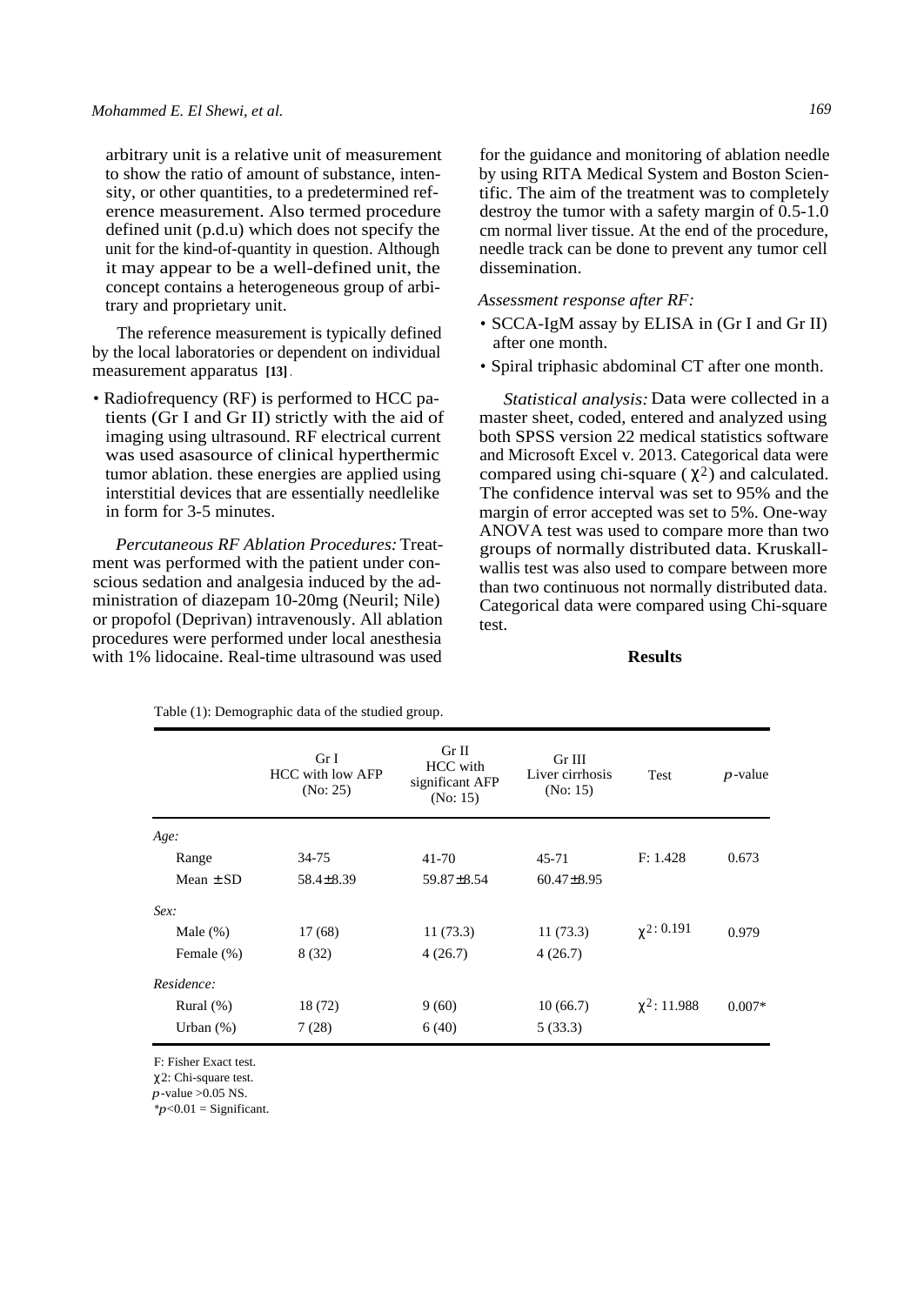|                                                         | HCC with<br>low AFP              | HCC with<br>significant AFP  | Liver<br>cirrhosis              | F-test | $p$ -value | $p_1$ | $p_2$    | $P_3$    |
|---------------------------------------------------------|----------------------------------|------------------------------|---------------------------------|--------|------------|-------|----------|----------|
| Albumin $(3.5-5)$ g/dl:<br>Range<br>Mean $\pm$ SD       | $3-4.1$<br>$3.55 \pm 0.40$       | $2.9 - 4$<br>$3.45 \pm 0.44$ | $3.2 - 4.5$<br>$3.85 \pm 0.69$  | 4.217  | $0.006*$   | 0.791 | $0.009*$ | $0.008*$ |
| $ALT (5-40) U/L$ :<br>Range<br>Mean $\pm$ SD            | 21-91<br>$48.24 \pm 18.80$       | 18-137<br>$49.20 \pm 35.21$  | 14-90<br>$42.53 \pm 24.08$      | 0.314  | 0.732      | 0.906 | 0.486    | 0.466    |
| $AST (5-40) U/L:$<br>Range<br>Mean $\pm$ SD             | 18-93<br>$50.04 \pm 18.48$       | 15-162<br>$60.93 \pm 45.68$  | 13-171<br>$55.13 \pm 45.41$     | 0.414  | 0.604      | 0.319 | 0.640    | 0.634    |
| T. Bilirubin $(0.2-1)$ mg/dl:<br>Range<br>Mean $\pm$ SD | $0.35 - 2.1$<br>$1.225 \pm 0.46$ | $0.34 - 2.2$<br>1.29±0.59    | $0.38 - 2.1$<br>$1.24 \pm .740$ | 0.813  | 0.548      | 0.782 | 0.634    | 0.519    |
| $PC\%$<br>Range<br>Mean $\pm$ SD                        | 55-82%<br>$68.51 \pm 18$         | 55-75%<br>$60 \pm 16$        | 70-83%<br>$76.5 \pm 20$         | 1.174  | 0.317      | 0.117 | 0.306    | 0.619    |

Table (2): Liver function tests among the studied patients.

*p* : Comparing significance between the three studied groups.

p<sub>1</sub>: Comparing significance of HCC with low AFP (group  $\hat{I}$ ) and HCC with significant AFP (group II).<br>p<sub>2</sub>: Comparing significance of group (I) and liver cirrhosis group (III).<br>p3: Comparing significance of group (II)

F: Fisher exact test. \*Statistically significant difference.

Table (3): SCCA-IgM of the studied patients and control.

| SCCA- IgM              | Gr I<br>HCC with low AFP<br>(No: 25) | Gr II<br>HCC with<br>significant AFP<br>(No: 15) | Gr III<br>Liver cirrhosis<br>(No: 15) | F-test | $p$ -value |
|------------------------|--------------------------------------|--------------------------------------------------|---------------------------------------|--------|------------|
| Range<br>Mean $\pm$ SD | 98.9-488.3<br>$188.42 \pm 103.43$    | 61-476<br>$292.2 \pm 115.646$                    | 12.6-41<br>$16.39 \pm 6.93$           | 29.723 | $0.001*$   |
|                        |                                      | $p_1$ : 0.036, $p_2$ : 0.001*, $p_3$ : 0.001*    |                                       |        |            |

*p* : Comparing significance between the studied groups.

p<sub>1</sub>: Comparing significance of HCC of group I (HCC with low AFP) and group II (HCC with significant AFP).<br>p<sub>2</sub>: Comparing group I with group III (HCC with sliver cirrhosis).<br>p<sub>3:</sub> Comparing significance of group II with

p3: Comparing significant of grams.<br>F: Fisher exact test. \*Statistically significant difference.

| Table (4): Computed tomography (CT) findings of Hepatic |
|---------------------------------------------------------|
| Focal Lesion (HFL) before radiofrequency ablation       |
| (RFA) in HCC patients with low AFP and HCC              |
| patients with significant AFP.                          |

Table (5): Computed tomography (CT) findings of HFL after RFA in HCC patients with low AFP and HCC patients with significant AFP.

| patients with significant AFP.                                    |                                 |                                 |          |               |                                                                      |                                    |                              |          |                  |
|-------------------------------------------------------------------|---------------------------------|---------------------------------|----------|---------------|----------------------------------------------------------------------|------------------------------------|------------------------------|----------|------------------|
| <b>CTofHFL</b><br>before RFA                                      | HCC with<br>low AFP             | HCC with<br>significant AFP     | $\chi^2$ | $p-$<br>value | CT of HFL<br>after RFA                                               | HCC with<br>low AFP                | HCC with P<br>significant AF | $\chi_2$ | $P_{-}$<br>value |
| Number:<br>Single:<br>N<br>%<br>Multiple:<br>N<br>$\%$            | 23<br>92%<br>2<br>8%            | 14<br>93.3%<br>6.7%             | 0.253    | 0.654         | Arterial phase<br>Enhancement:<br>No.<br>N<br>$\%$<br>Yes:<br>N      | 22<br>88.0%<br>3                   | 14<br>93.3%                  | 0.296    | 0.586            |
| Arterial phase<br>Enhancement:<br>No:<br>N<br>%<br>Yes:<br>N<br>% | $\Omega$<br>.0%<br>25<br>100.0% | $\theta$<br>.0%<br>15<br>100.0% |          |               | $\%$<br>RF ablation:<br>Partial:<br>N<br>$\%$<br>Complete:<br>N<br>% | 12.0%<br>3<br>12.0%<br>22<br>88.0% | 6.7%<br>6.7%<br>14<br>93.3%  | 0.296    | 0.586            |

χ 2: Chi square. *p*<0.05: Statistically insignificant difference.

- This table shows that all CT parameters of HFL before RFA show statistically insignificant difference between HCC patients with low AFP and HCC patients with significant AFP ( *p*>0.05).

χ 2: Chi square. *p*<0.05: Statistically insignificant difference.

- This table shows that all CT parameters of HFL before RFA show statistically insignificant difference between HCC patients with low AFP and HCC patients with significant AFP  $(p>0.05)$ .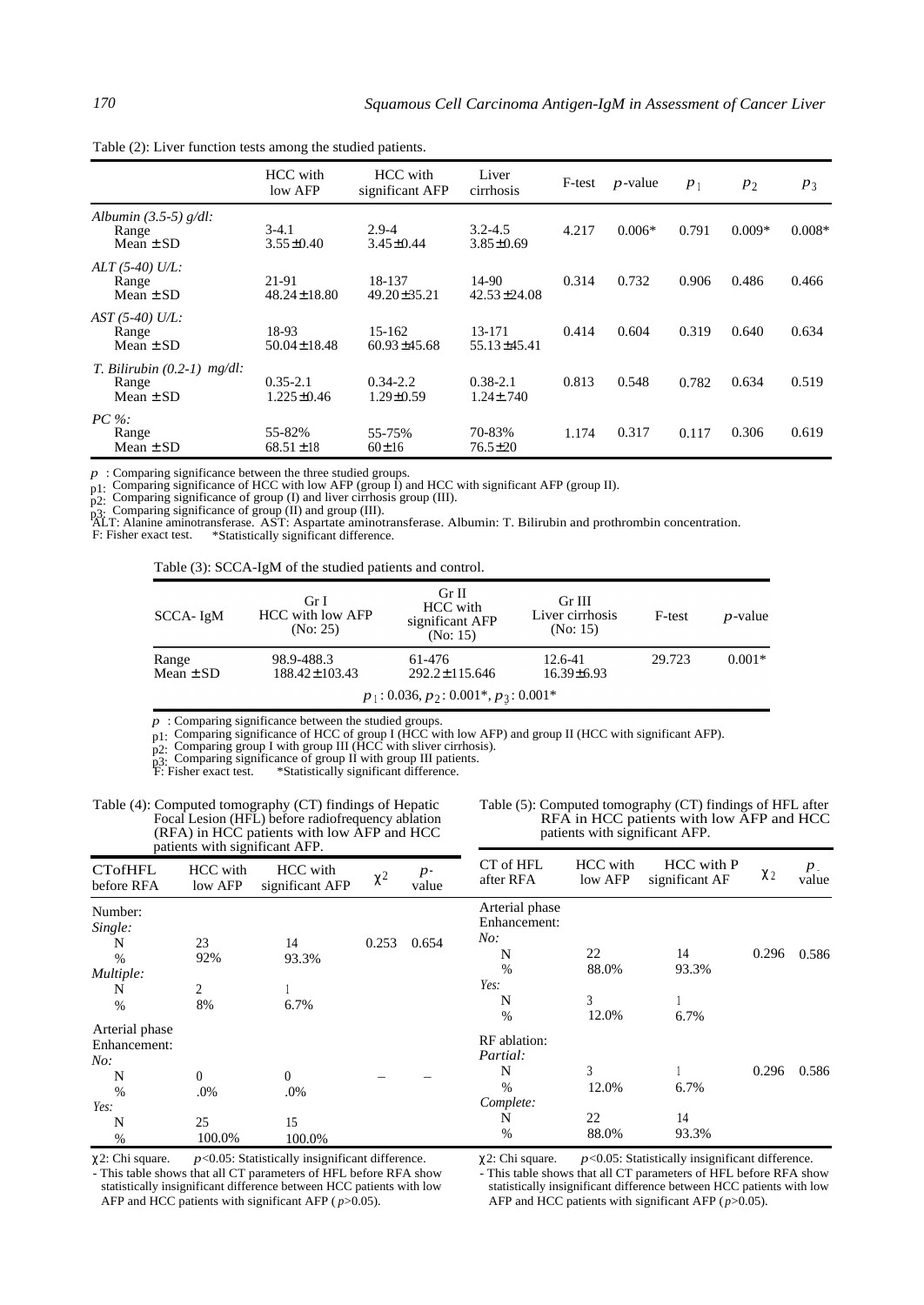Table (6): Serum SCCA-IgM before and after one month of RFA of the studied patients' subgroups HCC with low AFP and with significant AFP.

| $SCCA- IgM$                                            | <b>Before RFA</b>            | After RFA                    | value    |
|--------------------------------------------------------|------------------------------|------------------------------|----------|
| HCC with<br>$low$ AFP:<br>Range<br>Mean $\pm$ SD       | 98.9-488.3<br>188.42±103.43  | 39-167<br>$86.56 \pm 33.18$  | $0.001*$ |
| HCC with<br>significant AFP:<br>Range<br>Mean $\pm$ SD | 6-476<br>$293.67 \pm 112.30$ | 33-314<br>$125.73 \pm 87.54$ | $0.001*$ |

\**p*<0.01 highly significant.



Fig. (1): Area under the curve and ROC curve representing sensitivity and specificity of SCCA-IgM for HCC diagnosis in both groups.

| SCCA-<br>IgM Cutoff AUC Sensi-<br>Speci- PPV NPV Accuracy<br>IgM |         |  |  |
|------------------------------------------------------------------|---------|--|--|
| 40 0.997 97.5 96                                                 | 96 97.5 |  |  |

This table showed the cut-off value and area under the curve (AUC), sensitivity, specificity, positive predictive value (PPV), negative predictive value (NPV) and accuracy of SCCA-IgM prediction of HCC. The sensitivity and specificity of in prediction of HCC before RFA of SCCA-IgM for HCC ablation in both groups.

#### **Discussion**

Hepatocellular carcinoma (HCC) is the fifth most common malignancy and the third leading cause of cancer-related death worldwide **[1]** . The diagnosis of HCC relies upon both AFP as a screening marker and radiological imaging contemplates.

Table (7): Serum SCCA-IgM after one-month RFA of the studied patients; comparison between HCC with low AFP and HCC with significant AFP subgroups.

| SCCA-<br>IgM | Groups                    | Range Mean $\pm$ SD                           | t-<br>test value |
|--------------|---------------------------|-----------------------------------------------|------------------|
|              | low AFP                   | After HCC with 39-167 86.56±33.18 2.022 0.051 |                  |
| RFA          | significant<br><b>AFP</b> | HCC with 33-314 125.73 $\pm$ 87.54            |                  |

*t*: Paired *t*-test.

-This table shows that SCCA-IgM after RFA was statistically nonsignificant between patients' subgroups I and II ( *p*>0.05).

Typically, the degrees of AFP are underneath 1 0ng/mL, yet AFP more prominent than 200ng/mL is reminiscent of HCC. In any case, as the affectability of AFP for HCC is about 67%, normal AFP serum levels or levels <200ng/mL don't exclude HCC **[5]** . The variation in AFP level in HCC cases may be explained by that plasma AFP test has a low sensitivity, and about one third of earlystage HCC patients with small tumors have low level of AFP as that in healthy individuals, which makes the AFP test insufficient for the early detection of HCC in high-risk populations **[14]** . The aim of this study was to assesses of the diagnostic accuracy of SCC-IgM in diagnosis of hepatocellular carcinoma and to assess its role in prediction of short-outcome after hepatocellular carcinoma thermal ablative therapy. Fifty-five patients wereenrolledand sub-divided into three subgroups as following: Group I: Includes 25 cirrhotic patients with HCC and low AFP (<200ng/mL). Group II: Includes 15 cirrhotic patients with HCC and significant AFP (>200ng/mL). Group III: Includes 15 patients with liver cirrhosis estimated clinically, laboratory and by ultrasound without HCC. The mean age of patients with HCC was  $58.4 \pm 8.39$ years in group I and  $59.87 \pm 8.18$  years in group II, while in group III 60.47±8.95. This result agreed with Atta and his colleagues who reported in a study including 41 HCC patients that, the mean age of HCC patients was 57.95 ±8.41 years **[15]** . However, Ryder who reported the average age of HCC 66 years and seventh or eighth decades of life **[16]** . The HCC patients in this study in (Gr I and Gr II) including 28 males (70%) and 12 females (30%). This result also agreed with Di Bisceglie who reported that men are two to three times higher than women in most regions **[17]** . On the other hand, El-Shahat and his colleagues reported a nonsignificant difference in sex distribution among HCC patients **[18]** . In Egypt male predominance of HCC may be explained by the higher prevalence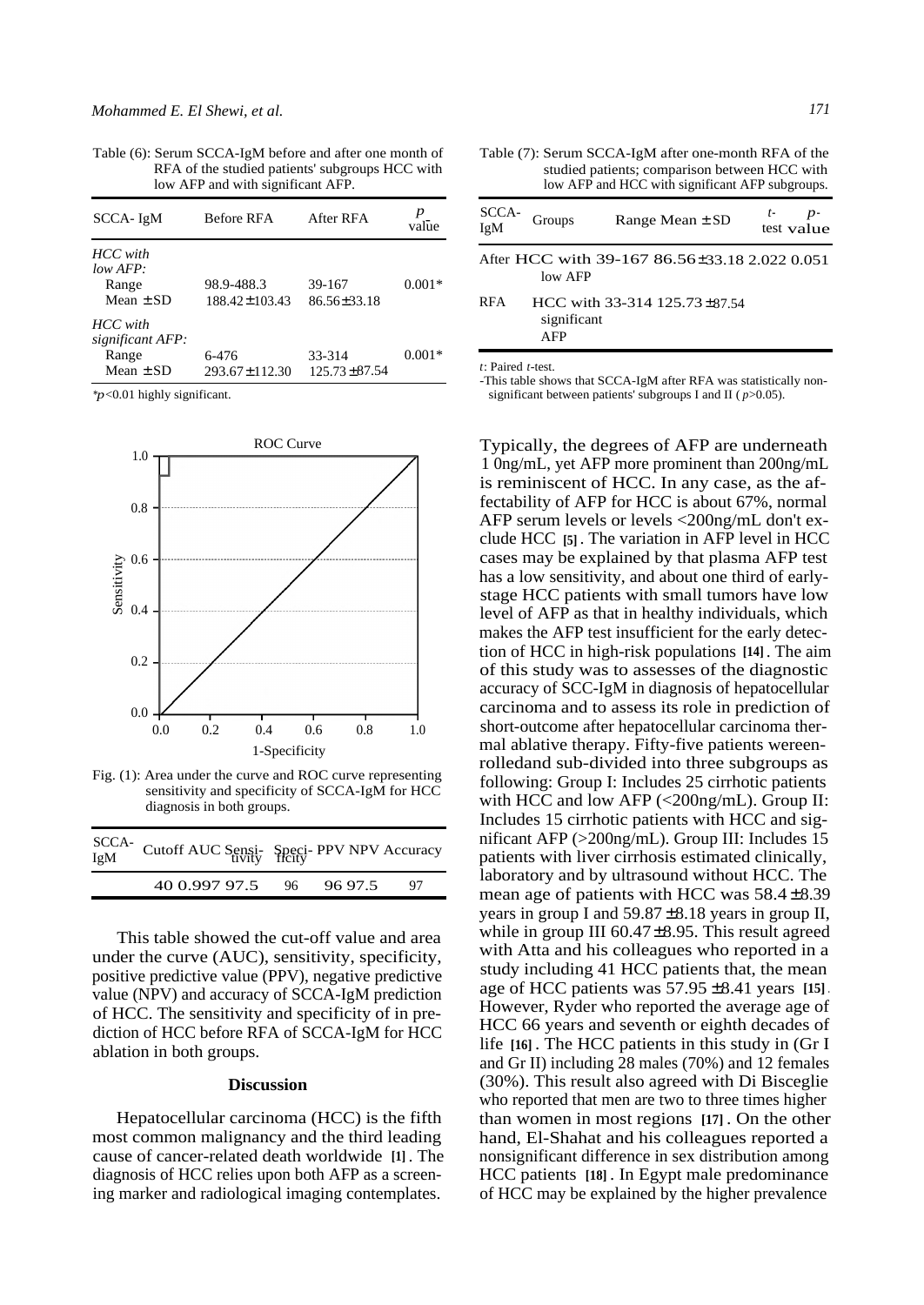of viral hepatitis and high susceptibility to environmental carcinogens among males than females especially in rural areas **[19]** . In the current study, according to the liver profile, the mean AST level was significantly insignificant in HCC patients  $(50.04 \pm 18.48$  and  $60.93 \pm 45.68$  IU/L) in group I and II respectively with patients with liver cirrhosis group III (55.13 $\pm$ 45.41). This was in disagreement with Wen and his colleagues who stated that, serum AST levels were statistically significant independent predictors of HCC risk **[20]** . Serum albumin levels were significantly lower in HCC patients  $(3.45\pm0.40$  and  $3.45\pm0.44$ gm/dl) in group I and II respectively than with patients with liver cirrhosis group III (3.85 $\pm$ 0.69). These results were consistent with Hsu and his colleagues who stated that serum albumin was more frequently abnormal in HCC than in chronic viral hepatitis and its related cirrhosis **[21]** . In the current study, serum total bilirubin levels. Prothrombin concentration, ALT and AST were HCC patients the studied group I and II respectively with patients with liver cirrhosis group III. In contrast These results were also comparable with Ali and his collogues who found a statistically significance of total and direct bilirubin, ALT and AST **[7]** . This can be attributed to small sample size and exclusion of Child C cirrhotic patients. In the current study, 32 out of 40 HCC patients (80%) had single hepatic focal lesion while 8 patients (20%) had multiple hepatic focal lesions. in the Child C excluded HCC patients. Also, can be attributed to all selected HCC patients were fulfilled Milan criteria with lesion less than 5cm and multiple not more than three lesions and less than 3cm. In this study AFP  $\geq$ 200ng/ml was used as a point of significance in HCC patients and these patients were subdivided into patients with low HHC and patients with significant HCC. This was in agreement Ozer and his collogues who mentioned that 51.4% of HCC cases had AFP ≥200ng/ml **[22]** . The cut off value was selected according to the same study who stated that normally, the levels of AFP are below 1 0ng/mL, but AFP greater than 200ng/mL is suggestive of HCC. However, as the sensitivity of AFP for HCC is about 67%, normal AFP serum levels or levels <200ng/mL do not exclude HCC **[22]** . This variation in the AFP level in HCC cases may be explained by that plasma AFP test has a low sensitivity, and about one third of early-stage HCC patients with small tumors have low level of AFP as that in healthy individuals, which makes the AFP test insufficient for the early detection of HCC in highrisk populations **[14]** . Initial serum SCCA-IgM assay in all the studied groups reviledstatistically decreased in group III (liver cirrhosis patients)

than the other HCC two patients' groups (I, II). Gr I (HCC with low AFP) was statistically highly significant with the group III (HCC with liver cirrhosis), while it was insignificant with group II (HCC with significant AFP). This in agreement of Pozzanand his collogues study results are significant in considering a role of SCCA-IgM in the detection of HCC **[10]** . These results with in agreement with Aliand his collogue who found serum SCCA-IgM levels were statistically higher significant in HCC patients than cirrhotic patients.These results offer evidence that, irrespective of the cause of liver cirrhosis, an important increase of SCCA-IgM among HCC patients **[7]** . This was proved by Cagnin and his collogues who suggest a potential use of serum SCCA-IgM as prognostic tool in patients with liver cirrhosis patients with HCC **[11]** . Irrespective of the underlying cause of liver cirrhosis, 120AU/mL of SCCA-IgM is a cut-off value above which lay such patients who are exposed to a substantially higher risk of HCC occurrence and mortality **[11]** . This cut-off value was higher than the cutoff value in this study which 40AU/mL in HCC detection with high sensitivity and specificity. Furthermore, many studies reported different cutoff values for SCCA IgM in HCC patients, which were 95 104AU/mL and 89AU/mL respectively **[10,23]** . While, other study revealed that the best cut-off value for SCCA-IgM was 200 arbitrary unit/mL with 57% sensitivity and 89% specificity [24].These conflicting results could be attributed to the small sample size, population ethnicity, the diversity between the patients regarding the disease cause or different mechanisms underlying carcinogenesis and dissimilarity in tumor stages. Radiofrequency ablation (RFA) is among the more frequently therapeutics of choice for HCC, is more effective in treating early single HCC focal lesion  $\leq$ 3cm). RFA has reduced efficiency for HCC ≥3cm [25].In this study, complete ablation was observed in 36 patient (90%) in both HCC groups (I,II) and partial response in 4 patients (10%) who were treated with another sessions. This iscomparable with the results of Zhang and his colleagues in which the complete ablation rate was achieved in 83.4% (78/93) of the treated tumors with RF ablation **[26]** . In this study, serum SCCA-IgM was highly statistically decreased in studied HCC patients' subgroups HCC before and after one month of RFA. In HCC with low AFP (before 98.9-488.3 with mean  $\pm$  SD 188.42 $\pm$ 103.43AU/ml and after 39-167 with mean  $\pm$  SD 86.56 $\pm$ 33.18AU/ml) respectively and HCC with significant AFP (before range 61-476 and with mean  $\pm$  SD 293.67 $\pm$ 112.30 after 39-167 with mean  $\pm$  SD 125.73 $\pm$ 87.54AU/ml) respectively (*p*-value 0.00 1 \*).While, Serum SCCA-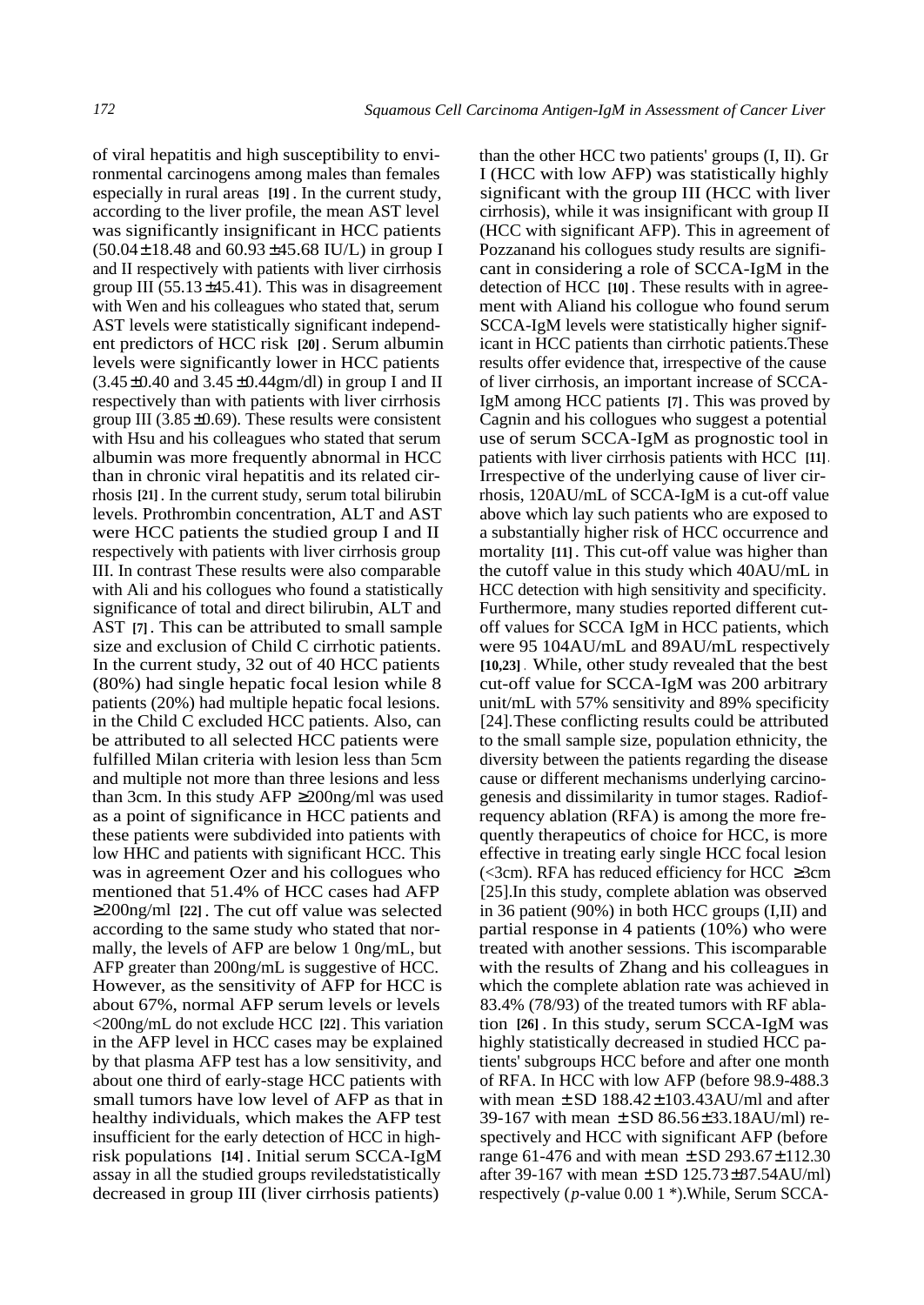IgM after one-month RFA between HCC with low AFP and HCC with significant AFP subgroups (Gr I and Gr II) was statistically non-significant (*p*>0.05). These results with in agreement with Pozzan and colleagues, as they found Serum SCCA-IgM levels were markedly decreased in response to treatment **[10]** .

*In conclusion:* SCCA-IgM assay could be taken in consideration for prediction of short-term outcome of radiofrequency ablative therapy for HCC, with negligible difference between patients with low or significant AFP after thermal ablation.

*Study drawback:* Small sample size, lack of randomization and short period of follow-up with no survival rate assessment.

*Recommendations:* Further extended studies on large scale populations are required to define the cutoff level of SCCA Ig-M in HCC diagnosis, staging and prediction of the efficacy of therapeutic modalities.

*Funding:* None.

*Conflicts of interest:* None.

*Ethical approval:* Approved.

#### **References**

- 1- BLACHIER M., LELEU H., PECK-RADOSAVLJEVIC M., VALLA D.C. and ROUDOT-THORAVAL F.: The burden of liver disease in Europe: A review of available epidemiological data. J. Hepatol., 58: 593-608, 2013.
- 2- LENCIONI R.: Evolving strategies in the diagnosis of hepatocellular carcinoma. Journal of Hepatology, 54: 184- 186, 2011.
- 3- WANG C.H., WEY K.C., MO L.R., et al.: Current Trends and Recent Advances in Diagnosis, Therapy, and Prevention of Hepatocellular Carcinoma. Asian Pac. J. Cancer Prev., 16: 3595-3604, 2015.
- 4- TAKETA K.: Alpha-fetoprotein: Reevaluation in hepatology. Hepatology, 12: 1420-1432, 1990.
- 5- EL-SERAG H.B., MARRERO J.A., RUDOLPH L. and REDDY K.R.: Diagnosis and treatment of hepatocellular carcinoma. Gastroenterology, 134 (6): 1752-1763.6, 2008.
- 6- TSAI J.F., JENG J.E., CHUANG L.Y., et al.: Serum insulin-like growth factor-II as a serologic marker of small hepatocellular carcinoma. Scand J. Gastroenterol., 40 (1): 68-75, 2005.
- 7- ALI L.H., HIGAZI A.M., MONESS H.M., FARAG N.M., SAAD Z.M., MOUKAREB H.A., SOLIMAN W., EL SAGHEER G., ABD EL HAMID S.R. and ABDL HAMID H.: Clinical significances and diagnostic utilities of both miR-215 and squamous cell carcinoma antigen-IgM versus alpha-fetoprotein in Egyptian patients with hepatitis C virus-induced hepatocellular carcinoma. Clin. Exp. Gastroenterol., 12: 51-66, 2019.
- 8- PONTISSO P., CALABRESE F., BENVEGNÙ L., et al.: Overexpression of squamous cell carcinoma antigen variants in hepatocellular carcinoma. Br. J. Cancer, 90
- 9- BENEDUCE L., CASTALDI F., MARINO M., QUARTA S., et al.: Squamous Cell Carcinoma Antigen–Immunoglobulin M Complexes as Novel Biomarkers for Hepatocellular carcinoma. Cancer, 103: 2558-65, 2005.

(4): 833-837, 2004.

- 10- POZZAN C., CARDIN R., PICIOCCHI M., CAZZAGON N., MADDALO G., VANIN V., GIACOMIN A., PON-TISSO P., CILLO U. and FARINATI F.: Diagnostic and prognostic role of SCCA-IgM serum levels in hepatocellular carcinoma (HCC). J. Gastroenterol. Hepatol., 29 (8): 1637-44, 2014.
- 11-CAGNIN M., BIASIOLO A., MARTINI A., RUVOLETTO M., QUARTA S., FASOLATO S., ANGELI P., FASSINA G. and PONTISSO P.: Serum Squamous Cell Carcinoma Antigen-Immunoglobulin M complex levels predict survival in patients with cirrhosis. Sci. Rep., 9 (1): 20126, 2019.
- 12- EASL Clinical practice guidelines: Management of hepatocellular carcinoma. Journal of Hepatology, 03.019, 2018.
- 13- HANSEN Y.B.L.: Recommendations on measurement units-Why and How. EJIFCC, Oct. 11; 3 0 (3): 250-275, 2019. E Collection 2019 Oct.
- 14- HAO K., LUK J.M., LEE N.P., et al.: Predicting prognosis in hepatocellular carcinoma after curative surgery with common clinicopathologic parameters. BMC Cancer, 9: 389, 2009.
- 15- ATTA M.M., EL-MASRY S.A., ABDEL-HAMEED M., et al.: Value of serum anti-p53 antibodies as a prognostic factor in Egyptian patients with hepatocellular carcinoma. Clinical Biochemistry, 41: 1131-1139, 2008.
- 16- RYDER S.D.: Guidelines for the diagnosis and treatment of hepatocellular carcinoma (HCC) in adults. Gut, 52: 1- 8, 2003.
- 17- DI BISCEGLIE A.M.: Epidemiology and clinical presentation of Hepatocellular carcinoma. J. Vasc. Interv. Radiol., 13: 169-171, 2002.
- 18- EL-SHAHAT A., SWELIM M., MOHAMED A., et al.: Correlation study between aflatoxin M1 and hepatitis C virus in Egyptian patients with chronic liver disease. World Journal of Medical Sciences, 7: 224-231, 2012.
- 19- EL-ZAYADI A.R., BADRAN H.M., BARAKAT E.M., et al.: Hepatocellular carcinoma in Egypt: A single center study over a decade. World J. Gastroenterol., 11: 5193- 5198, 2005.
- 20- WEN W., DING J., SUN W., et al.: Cyclin G1-mediated epithelial-mesenchymal transition via phosphoinositide 3-kinase/Akt signaling facilitates liver cancer progression. Hepatology, 55: 1787-1798, 2012.
- 2 1 HSU C., LEE Y., HUANG Y., et al.: Ascites in patients with hepatocellular carcinoma: Prevalence, associated factors, prognostic impact, and staging strategy. Hepatology International, 7: 188-198, 2013.
- 22- OZER B., SERIN E., YILMAZ U., et al.: Clinicopathologic features and risk factors for of hepatocellular carcinoma: results from A single center in southern Turkey. Turk. J. Gastroenterology, 14: 85-90, 2003.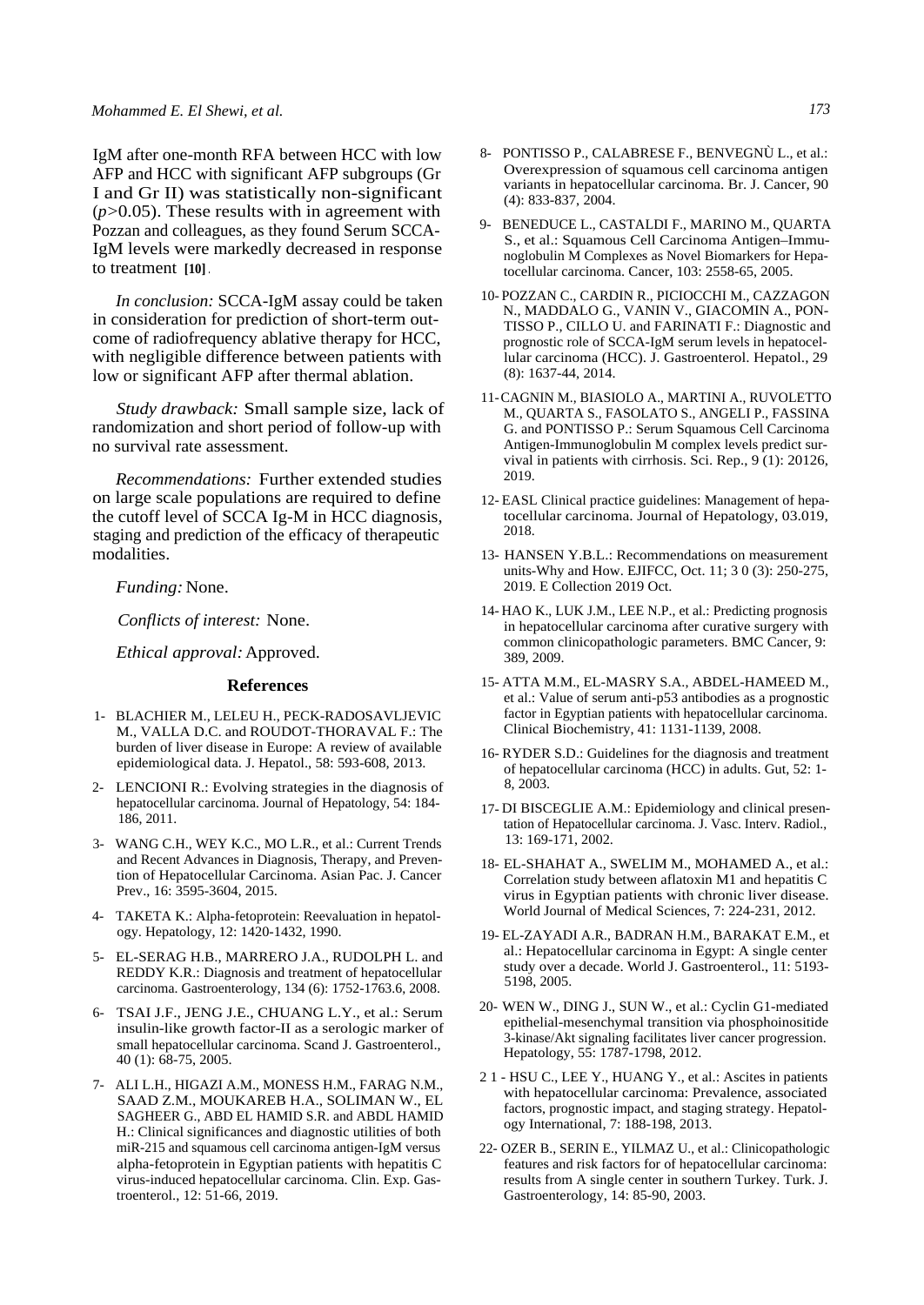- 23- GIANNELLI G., FRANSVEA E., TREROTOLI P., BEAU-GRAND M., MARINOSCI F., LUPO L., NKONTCHOU, et al.: Clinical validation of combined serological biomarkers for improved hepatocellular carcinoma diagnosis in 961 patients. Clin. Chim. Acta., 3 83 (1-2): 147-52, 2007.
- 24- BUCCIONE D., FATTI G., GALLOTTA A., LOGGI E., DI DONATO R., TESTA L., SAITTA C., SANTI V., et al.: Serum Scca-IgM as a Predictor of Hepatocellular Carcinoma in Patients with Liver Cirrhosis. O J. Gas, 2: 56-61, 2012.
- 25- IMAI K., BEPPU T., CHIKAMOTO A., DOI K., OKABE H., HAYASHI H., NITTA H., ISHIKO T., et al.: Comparison between hepatic resection and radiofrequency ablation as first-line treatment for solitary small-sized hepatocellular carcinoma of 3cm or less. Hepatol. Res., 43 (8): 853-64, 2013.
- 26- ZHANG L., WANG N., SHEN Q., CHENG W. and QIAN G-J.: Therapeutic Efficacy of Percutaneous Radiofrequency Ablation versus Microwave Ablation for Hepatocellular Carcinoma. Plos One, 10: 76119, 2013.

# دور مستضدات سرطان الخلية الصدفية (IgM) في تقييم الاستجابة لإستئصال سرطان الكيد بالتردد الحراري

سرطان الخلايا الكبدية من الأمراض السرطانية الأكثر شيوعاً في العالم. وقد تبين حدوث سرطان الخلايا الكبدية في حوالي ٤.٧٪ من المرضى المصابين بمرض مزمن في الكبد. ويعتبر مستضدات سرطان الخلية الصدفية ضمن عائلة الوزن الجزيئي العالي من مثبطات الانزيم المحلل للبروتين السيريني والمسماة بالسيربينز قد وجد أنها تزداد في أنسجة سرطان الكبد. حيث يزداد ظهورها في مرحلة السرطان مقارنة بظهورها في مرحلة ما قبل السرطان في نسيج سرطان الكبد وذلك يقوى دوره كأداه للكشف النسيجي عن سرطان الخلايا الكبدية. والمرضى في المراحل المبكرة من سرطان الخلايا الكبدية يمكنهم الاستفادة من العلاجات الشافية والتي تشمل الاستئصال الجراحي، زراعة الكبد والكي عن طريق الجلد. ويعتبر الاستئصال الجراحي هو أفضل طرق العلاج لمرضى سرطان الخلايا الكبدية الغير مصابين بالتليف الكبدى، أما في المرضى الذين لا تسمح حالتهم الطبية للتدخل الجراحي فقد وجد أن الكي الحراري عن طريق الجلد تحت ارشاد الأشعة هو أفضل الطرق العلاجية باستخدام الكي الموضعي التردد الحراري في المراحل المبكرة لسرطان الخلايا الكبدية. إن مستوى مستضدات سرطان الخلية الصدفية في مرضى سرطان الخلايا الكبدية ذو أهمية في التنبؤ ومتابعة الاستجابة للعلاج خصوصاً في الكي الحراري مم تحقيق تقييم أفضل للخطة العلاجية.

الهدف من الدراسة: تقييم دور مستضدات سرطان الخلية الصدفية في التنبؤ باستجابة سرطان الخلايا الكبدية للعلاج بالتدمير الحراري للخلايا عبر الجلد.

المرضى وطرق البحث: تم إجراء هذه الدراسة على ٥٥ حالة من قسم الكبد والجهاز الهضمي والأمراض المعدية بمستشفيات جامعة بنها والمعهد القومي للكبد والأمراض المتوطنة تم تقسيمهم إلى ثلاثة مجموعات كالأتي:

- المجموعة الأولى: وتشمل خمسة وعشرون مريضاً بالتشمع الكبدى والمصابين بسرطان الكبد مع إنخفاض مستوى ألفا فيتو بروتين أقل من (۲۰۰ نانو جرام / میللیمتر).
- المجموعة الثانية: وتشمل خمسة عشرة مريضاً بالتشمع الكبدى الكبد والمصابين بسرطان الكبد مع ارتفاع مستوى ألفا فيتو بروتين أكثر (٢٠٠ من نانو جرام / ميلليمتر).
- المجموعة الثالثة: وتشمل خمسة عشرة مريضاً بالتشمع الكبدى الذين تم تشخيصهم بالكشف الإكلينيكي وبالتحاليل المعملية والموجات فوق الصوتية والغير مصابين بسرطان الكبد.

وتم تحديد المرضى ذوى الحالة الإكلينيكية التي تسمح بإجراء الكي بالتردد الحراري وفقاً للمعايير الأتية:

المرضى المصابين ببؤرة مفردة <٥ سم أو بؤرتين ولكن كلا منهما <٣ سم، مرضى تصنيف تشيك أ، ب والغير مصابين بثانويات سرطانية خارج الكبد أو موانع عامة تمنع استخدام الكي الحراري.

وقد وجد أيضاً أن مستضدات سرطان الخلايا الصدفية ببلازما الدم عند مستوى ٤٠ وحدة / ملي يمكنه تشخيص سرطان الكبد بنسبة حساسية بلغت ٩٧.٥٪ وتخصصية بلغت ٩٦٪.

وقد استخلصت الدراسة: أن مستضدات سرطان الخلية الصدفية يمكن أن تكون عاملاً في التنبؤ باستجابة سرطان الخلايا الكبدية للعلاج بالتدمير الحرارى للخلايا عبر الجلد.